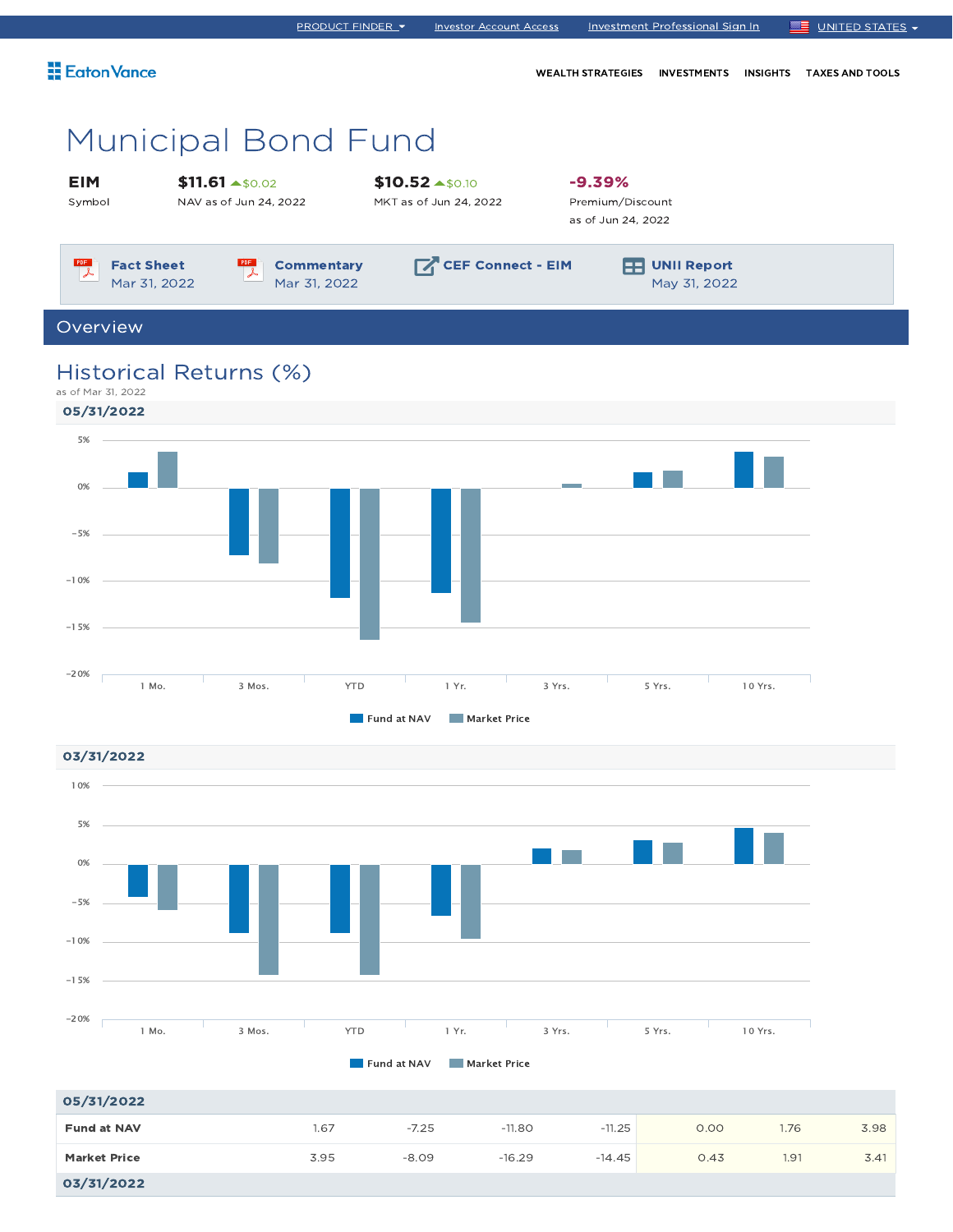| <b>Fund at NAV</b>  | $-4$ $2-$ | $-8.97$ | ◡        | $-6.68$ | 2 06 | $\sim$ $-$<br>.J.U | ─⊤                           |
|---------------------|-----------|---------|----------|---------|------|--------------------|------------------------------|
| <b>Market Price</b> | 91<br>$-$ | $-14.7$ | $-14.3C$ | $-9.59$ | 1.86 | 2.82               | $\sim$ $\rightarrow$<br>t.∪J |

Past performance is no guarantee of future results. Investment return and principal value will fluctuate so that shares, when sold, may be worth more or less than their original cost. Performance is for the stated time period only; due to market volatility, the Fund's current performance may be lower or higher than quoted. The Fund's performance at market price will differ from its results at NAV. Returns are historical and are calculated by determining the percentage change in net asset value or market price (as applicable) with all distributions reinvested and includes management fees and other expenses. Until the reinvestment of Fund distributions is completed, returns are calculated using the lower of the net asset value or market price of the shares on the distribution ex date. Once the reinvestment is complete, returns are calculated using the average reinvestment price. Performance less than or equal to one year is cumulative.

## Distribution Rates<sup>1</sup>

as of Jun 24, 2022

| <b>Distribution Rate at NAV</b>                             | 4.26% |
|-------------------------------------------------------------|-------|
| <b>Taxable-Equivalent Distribution Rate at NAV</b>          | 7.19% |
| <b>Distribution Rate at Market Price</b>                    | 4.70% |
| <b>Taxable-Equivalent Distribution Rate at Market Price</b> | 7.94% |

## Fund Facts

| as of May 31, 2022           |                |
|------------------------------|----------------|
| <b>Performance Inception</b> | 08/30/2002     |
| <b>Investment Objective</b>  | Current income |
| <b>CUSIP</b>                 | 27827X101      |

## Fund Facts

| <b>Performance Inception</b> | 08/30/2002     |
|------------------------------|----------------|
| <b>Investment Objective</b>  | Current income |
| <b>CUSIP</b>                 | 27827X101      |

### Expense Ratios  $(\%)^2$

| as of Annual Report dated 09/30/2021                |      |  |  |  |  |
|-----------------------------------------------------|------|--|--|--|--|
| <b>Management Fees</b>                              | 1.02 |  |  |  |  |
| <b>Other Expenses</b>                               | 0.07 |  |  |  |  |
| <b>Total Expenses (ex Interest and Fee Expense)</b> | 1.09 |  |  |  |  |
| Interest and Fee Expense                            | O.41 |  |  |  |  |
| <b>Total Expenses</b>                               | 150  |  |  |  |  |

## Portfolio Management

| <b>Cynthia J. Clemson</b> | Managed Fund since 2014 |
|---------------------------|-------------------------|
| Julie Callahan, CFA       | Managed Fund since 2021 |

The information included herein does not reflect securities deemed to be held by the Fund pursuant to financial accounting standard 140 (FAS 140).

The information contained herein is provided for informational purposes only and does not constitute a solicitation of an offer to buy or sell Fund shares. Common shares of the Fund are only available for purchase and sale at current market price on a stock exchange. There is no assurance that the Fund will achieve its investment objective. The Fund is subject to numerous risks, including investment risks. Shares of closed-end funds often trade at a discount from their net asset value. The Fund is not a complete investment program and you may lose money investing in the Fund. An investment in the Fund may not be appropriate for all investors. Investors should review and consider carefully the Fund's investment objective, risks, charges and expenses.

The premium/discount is calculated as [(market price/NAV)-1].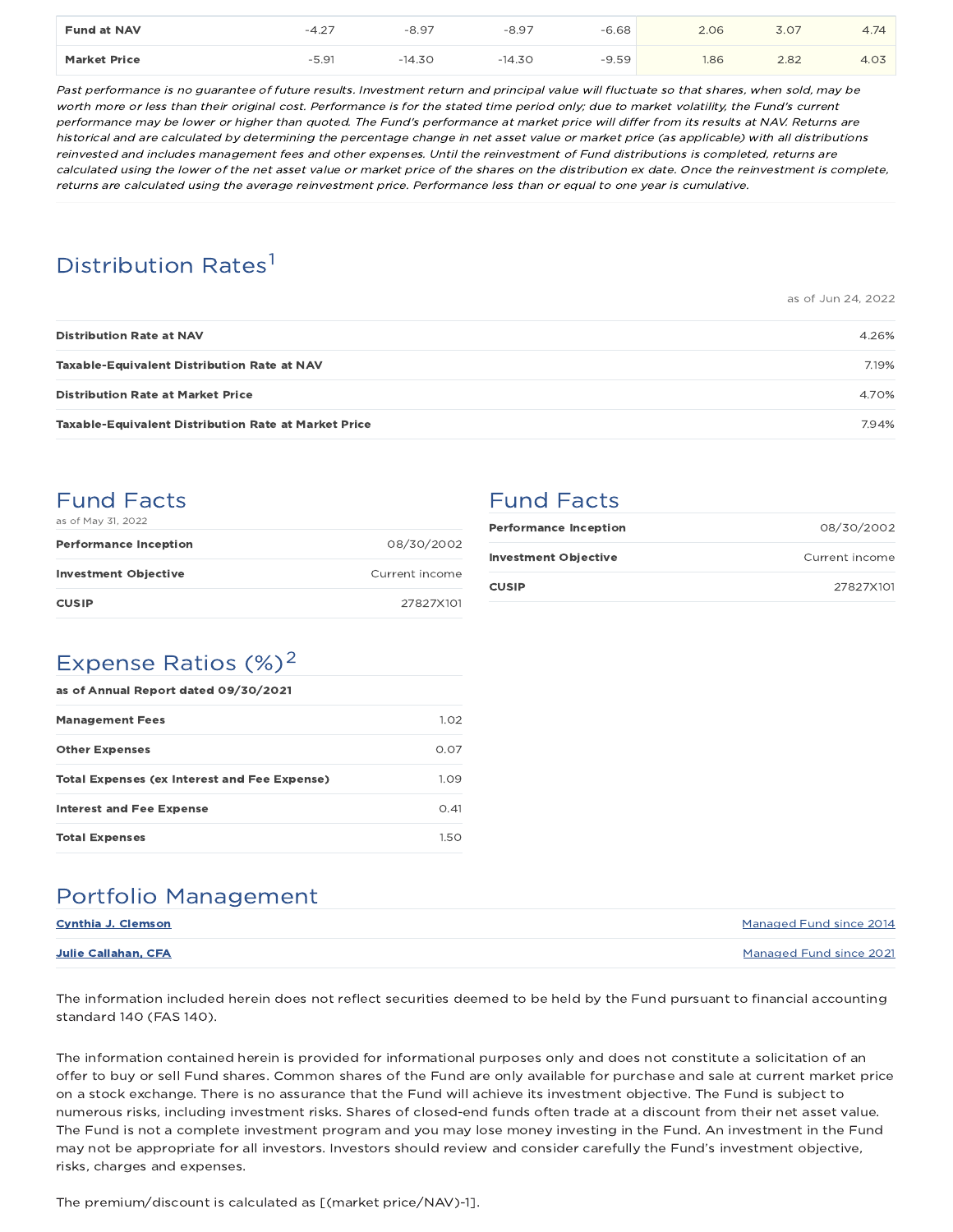Links to Morningstar Fact Sheet and CEF Connect: By clicking on the link from this page to the Morningstar fact sheet or CEF Connect, you will leave the Eaton Vance website. Eaton Vance is not responsible for the content of any such third-party website. See "Terms and Conditions" below.

1. Distribution Rate at NAV and Market Price is calculated by dividing the last distribution paid per share (annualized) by NAV or market price, respectively. For National Municipal Funds, Taxable-Equivalent Distribution Rate at NAV and Market Price is calculated using a 40.8% tax rate (equals maximum individual federal tax rate adjusted for the Medicare surtax). For Single-State Municipal Funds, Taxable-Equivalent Distribution Rates also reflect maximum effective individual state income tax rates. Local income taxes that may apply are not considered. A Fund's distributions in any period may be more or less than the net return earned by the Fund on its investments, and therefore should not be used as a measure of performance or confused with "yield" or "income." 2. Interest and fee expense relates to the liability for floating rate notes issued in conjunction with residual interest bond transactions.

### Performance





| 05/31/2022          |         |         |          |          |      |      |      |
|---------------------|---------|---------|----------|----------|------|------|------|
| <b>Fund at NAV</b>  | 1.67    | $-7.25$ | $-11.80$ | $-11.25$ | 0.00 | 1.76 | 3.98 |
| <b>Market Price</b> | 3.95    | $-8.09$ | $-16.29$ | $-14.45$ | 0.43 | 1.91 | 3.41 |
| 03/31/2022          |         |         |          |          |      |      |      |
| <b>Fund at NAV</b>  | $-4.27$ | $-8.97$ | $-8.97$  | $-6.68$  | 2.06 | 3.07 | 4.74 |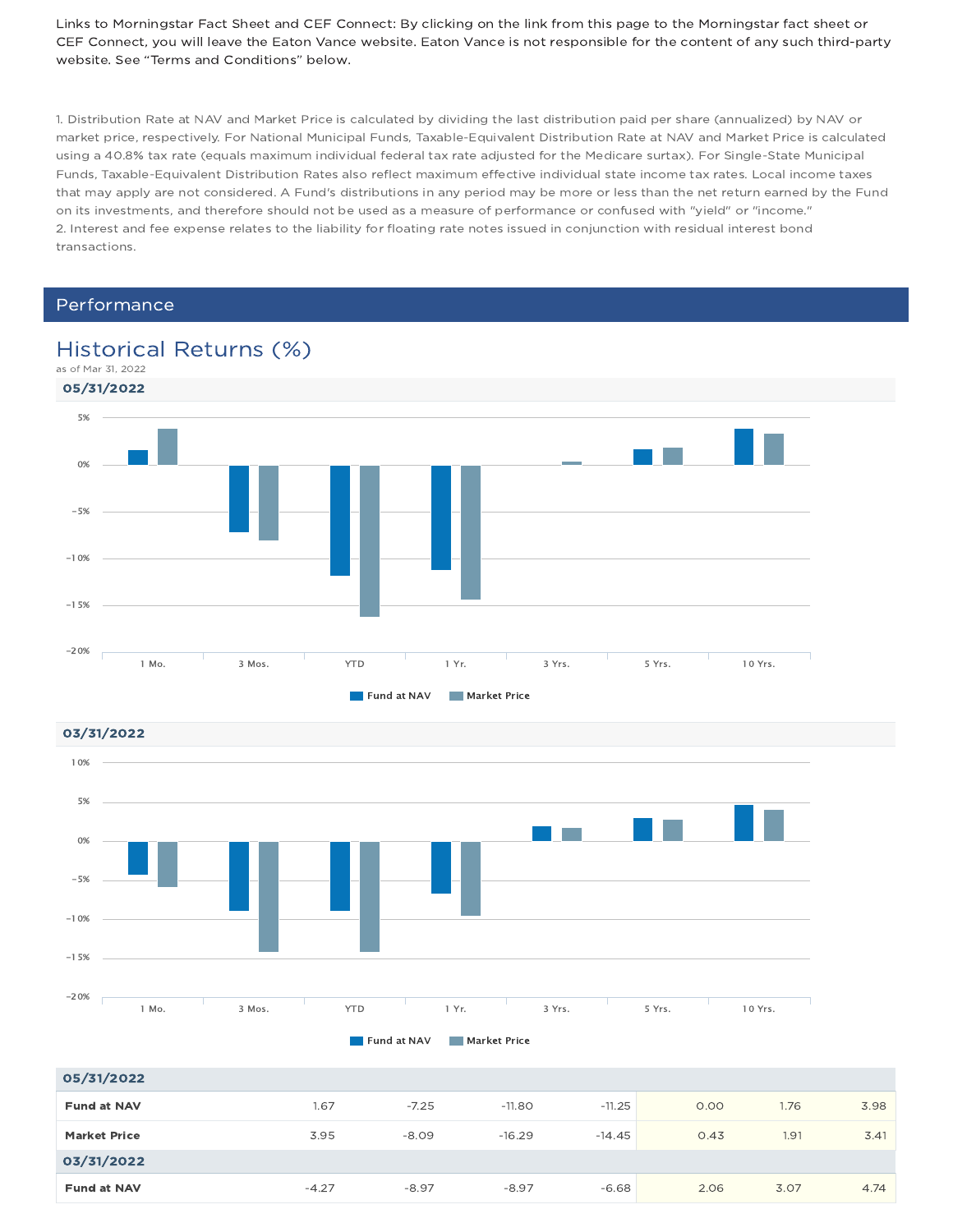| <b>Market Price</b> | $-$ 0.1<br>$\cup$ . $\cup$<br>. | $\cdot$ $\rightarrow$ $\sim$<br>4.SU<br>$-121$ | $-14.30$<br>. | $-$<br>55<br>---<br>. | 1.86<br>$\sim$ $\sim$ $\sim$ | 2.82<br>____ | $\sim$ $-$<br>$r \sim$ |
|---------------------|---------------------------------|------------------------------------------------|---------------|-----------------------|------------------------------|--------------|------------------------|
|---------------------|---------------------------------|------------------------------------------------|---------------|-----------------------|------------------------------|--------------|------------------------|

Past performance is no guarantee of future results. Investment return and principal value will fluctuate so that shares, when sold, may be worth more or less than their original cost. Performance is for the stated time period only; due to market volatility, the Fund's current performance may be lower or higher than quoted. The Fund's performance at market price will differ from its results at NAV. Returns are historical and are calculated by determining the percentage change in net asset value or market price (as applicable) with all distributions reinvested and includes management fees and other expenses. Until the reinvestment of Fund distributions is completed, returns are calculated using the lower of the net asset value or market price of the shares on the distribution ex date. Once the reinvestment is complete, returns are calculated using the average reinvestment price. Performance less than or equal to one year is cumulative.

### Calendar Year Returns (%)

|                     | 2012  | 2013     | 2014  | 2015 | 2016 | 2017 | 2018    | 2019  | 2020  | 2021 |
|---------------------|-------|----------|-------|------|------|------|---------|-------|-------|------|
| <b>Fund at NAV</b>  | 17.23 | $-8.02$  | 23.41 | 6.21 | 0.44 | 6.59 | 0.32    | 11.03 | 7.44  | .85  |
| <b>Market Price</b> | 16.77 | $-13.98$ | 20.77 | 7.45 | 0.73 | 5.96 | $-5.30$ | 18.83 | 10.43 | 4.33 |

### Fund Facts

| 08/30/2002 |
|------------|
|            |

## Distribution Rates<sup>1</sup>

as of Jun 24, 2022

| <b>Distribution Rate at NAV</b>                             | 4.26% |
|-------------------------------------------------------------|-------|
| Taxable-Equivalent Distribution Rate at NAV                 | 7.19% |
| <b>Distribution Rate at Market Price</b>                    | 4.70% |
| <b>Taxable-Equivalent Distribution Rate at Market Price</b> | 7.94% |

# Distribution History<sup>3,4</sup>

| Ex-Date         | Distribution | Reinvest Price |
|-----------------|--------------|----------------|
| Jun 22, 2022    | \$0.04120    |                |
| May 23, 2022    | \$0.04540    |                |
| Apr 21, 2022    | \$0.04540    |                |
| Mar 23, 2022    | \$0.04540    |                |
| Feb 17, 2022    | \$0.04960    |                |
| Jan 21, 2022    | \$0.04960    |                |
| Dec 22, 2021    | \$0.04960    |                |
| Nov 22, 2021    | \$0.04960    |                |
| Oct 21, 2021    | \$0.04960    |                |
| Sep 22, 2021    | \$0.04960    |                |
| <b>View All</b> |              |                |

No records in this table indicates that there has not been a distribution greater than .0001 within the past 3 years.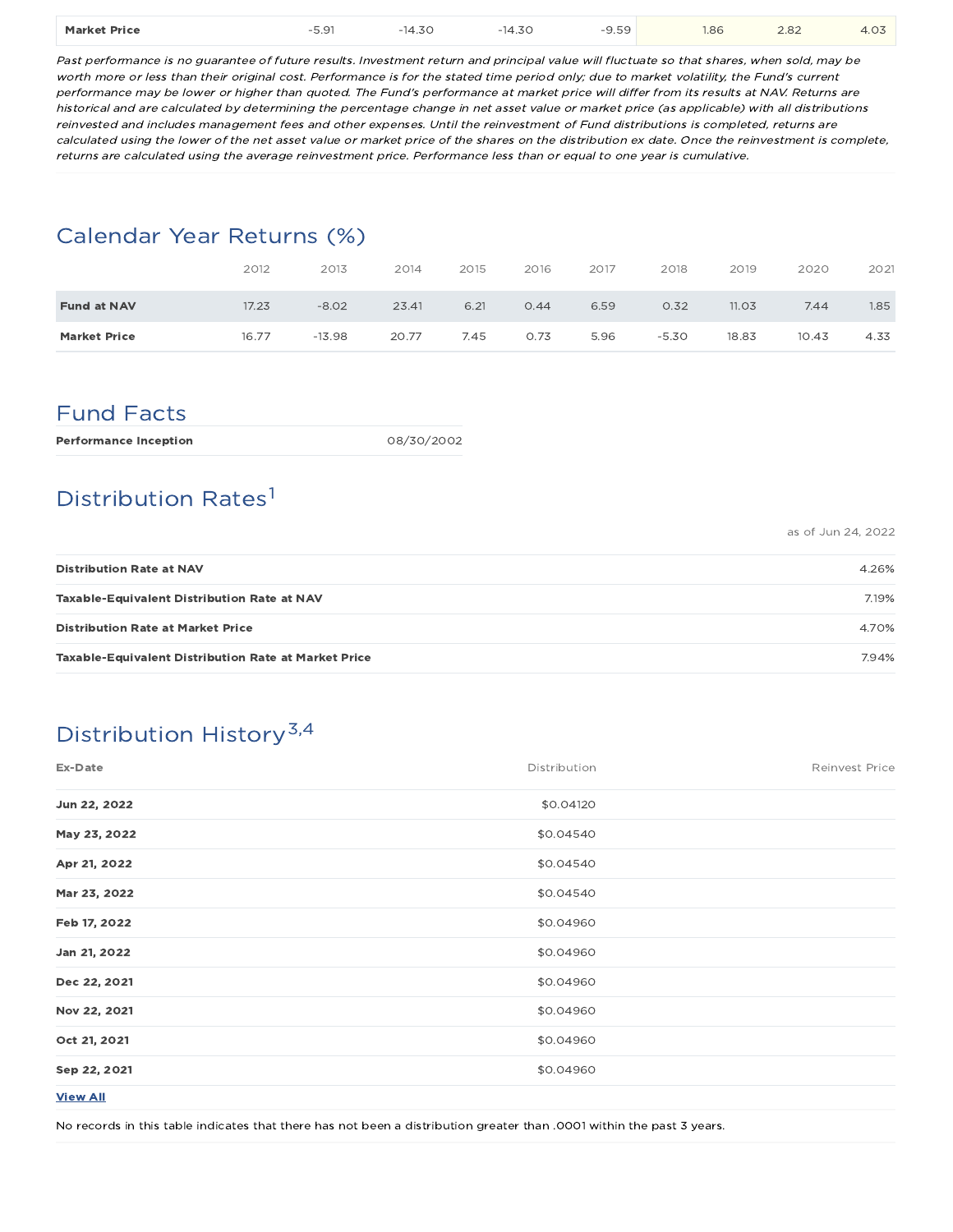## Tax Character of Distributions

Exempt-Interest

Dividends

|                    | Non-AMT      | AMT           | Total                 | Non-Qualified Ordinary<br>Dividends | Capital Gain<br>Distributions | Nondividend<br>Distributions | Total<br>Distributions |
|--------------------|--------------|---------------|-----------------------|-------------------------------------|-------------------------------|------------------------------|------------------------|
| Distributions (\$) |              |               |                       |                                     |                               |                              |                        |
| 2019               |              | \$0.51 \$0.00 | \$0.51                | \$0.00                              | \$0.00                        | \$0.00                       | \$0.51                 |
| 2018               |              | \$0.55 \$0.00 | \$0.55                | \$0.00                              | \$0.00                        | \$0.01                       | \$0.56                 |
| 2017               | \$0.63       | \$0.00        | \$0.63                | \$0.00                              | \$0.00                        | \$0.00                       | \$0.63                 |
| 2016               | \$0.70       | \$0.00        | \$0.70                | \$0.00                              | \$0.00                        | \$0.00                       | \$0.70                 |
| 2015               | \$0.77       | \$0.00        | \$0.77                | \$0.00                              | \$0.00                        | \$0.00                       | \$0.77                 |
| 2014               | \$0.77       | \$0.00        | \$0.77                | \$0.00                              | \$0.00                        | \$0.00                       | \$0.77                 |
| 2013               |              | \$0.77 \$0.00 | \$0.77                | \$0.00                              | \$0.00                        | \$0.00                       | \$0.77                 |
| 2012               |              | \$0.78 \$0.00 | \$0.78                | \$0.00                              | \$0.00                        | \$0.00                       | \$0.78                 |
| 2011               |              | \$0.91 \$0.00 | \$0.91                | \$0.00                              | \$0.00                        | \$0.00                       | \$0.91                 |
| 2010               |              | \$0.91 \$0.00 | \$0.91                | \$0.00                              | \$0.00                        | \$0.00                       | \$0.91                 |
| 2009               | \$0.84       | \$0.00        | \$0.84                | \$0.00                              | \$0.00                        | \$0.00                       | \$0.84                 |
| 2008               | \$0.78       | \$0.00        | \$0.78                | \$0.00                              | \$0.00                        | \$0.00                       | \$0.78                 |
| 2007               |              | \$0.77 \$0.00 | \$0.77                | \$0.00                              | \$0.19                        | \$0.00                       | \$0.96                 |
| 2006               |              | \$0.79 \$0.00 | \$0.79                | \$0.03                              | \$0.30                        | \$0.00                       | \$1.12                 |
| 2005               |              | \$0.91 \$0.00 | \$0.91                | \$0.00                              | \$0.07                        | \$0.00                       | \$0.98                 |
| Distributions (%)  |              |               |                       |                                     |                               |                              |                        |
| 2019               | 99.76%       | 0.16%         | 99.92%                | 0.08%                               | 0.00%                         | 0.00%                        | 100.00%                |
| 2018               | 97.20% 0.00% |               | 97.20%                | 0.00%                               | 0.00%                         | 2.80%                        | 100.00%                |
| 2017               |              |               | 100.00% 0.00% 100.00% | 0.00%                               | 0.00%                         | 0.00%                        | 100.00%                |
| 2016               | 99.87% 0.00% |               | 99.87%                | 0.13%                               | 0.00%                         | 0.00%                        | 100.00%                |
| 2015               |              |               | 100.00% 0.00% 100.00% | 0.00%                               | 0.00%                         | 0.00%                        | 100.00%                |
| 2014               | 99.94% 0.00% |               | 99.94%                | 0.06%                               | 0.00%                         | 0.00%                        | 100.00%                |
| 2013               | 99.93% 0.00% |               | 99.93%                | 0.07%                               | 0.00%                         | 0.00%                        | 100.00%                |
| 2012               | 99.85% 0.00% |               | 99.85%                | 0.15%                               | 0.00%                         | 0.00%                        | 100.00%                |
| 2011               | 99.98% 0.00% |               | 99.98%                | 0.02%                               | 0.00%                         | 0.00%                        | 100.00%                |
| 2010               | 99.84% 0.00% |               | 99.84%                | 0.16%                               | 0.00%                         | 0.00%                        | 100.00%                |
| 2009               | 99.95% 0.00% |               | 99.95%                | 0.05%                               | 0.00%                         | 0.00%                        | 100.00%                |
| 2008               | 99.98% 0.00% |               | 99.98%                | 0.02%                               | 0.00%                         | 0.00%                        | 100.00%                |
| 2007               | 80.51% 0.00% |               | 80.51%                | 0.00%                               | 19.49%                        | 0.00%                        | 100.00%                |
| 2006               | 70.23% 0.00% |               | 70.23%                | 2.83%                               | 26.94%                        | 0.00%                        | 100.00%                |
| 2005               | 92.97% 0.00% |               | 92.97%                | 0.01%                               | 7.02%                         | 0.00%                        | 100.00%                |

The information contained herein is provided for informational purposes only and does not constitute a solicitation of an offer to buy or sell Fund shares. Common shares of the Fund are only available for purchase and sale at current market price on a stock exchange. There is no assurance that the Fund will achieve its investment objective. The Fund is subject to numerous risks, including investment risks. Shares of closed-end funds often trade at a discount from their net asset value. The Fund is not a complete investment program and you may lose money investing in the Fund. An investment in the Fund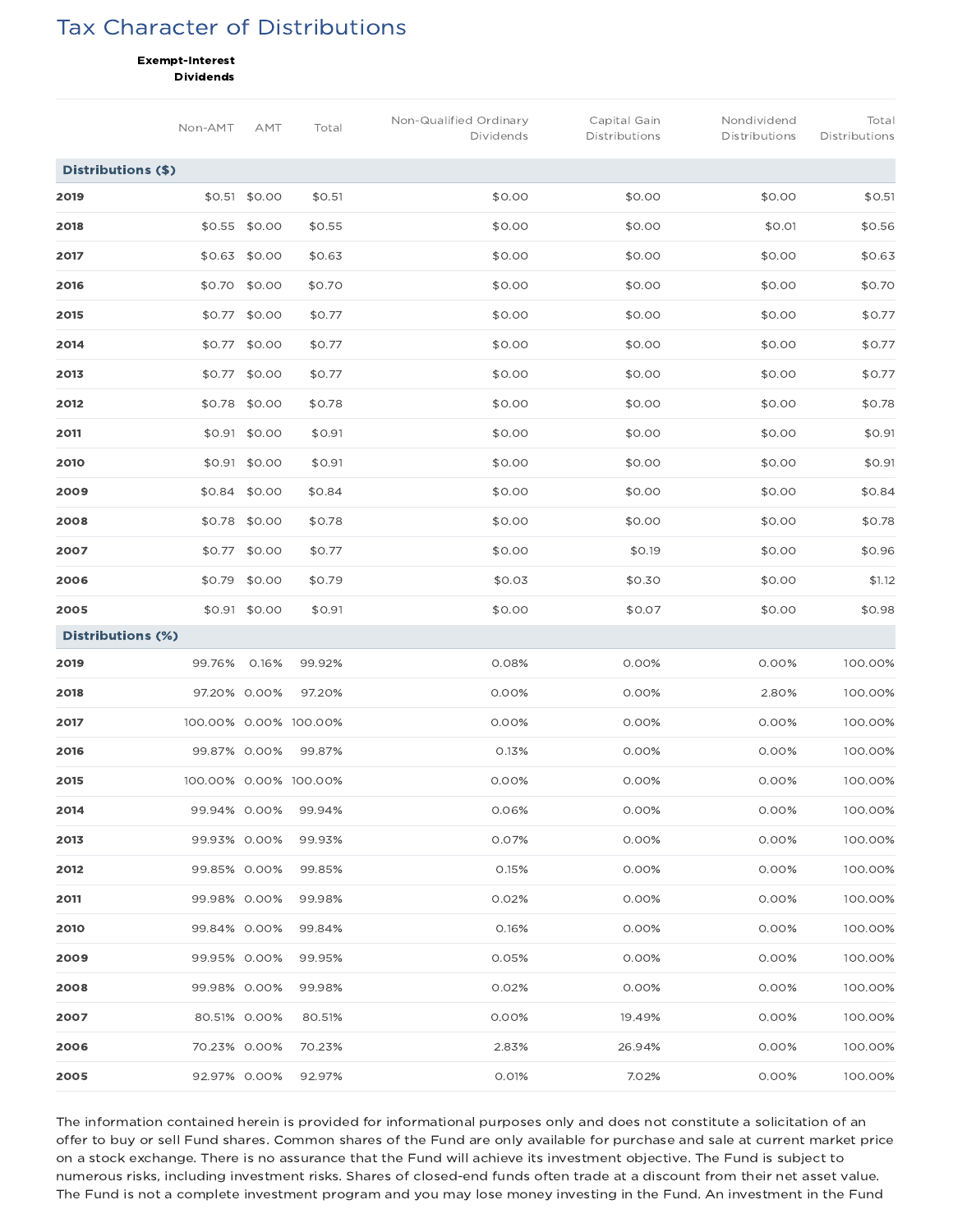may not be appropriate for all investors. Investors should review and consider carefully the Fund's investment objective, risks, charges and expenses.

The premium/discount is calculated as [(market price/NAV)-1].

Links to Morningstar Fact Sheet and CEF Connect: By clicking on the link from this page to the Morningstar fact sheet or CEF Connect, you will leave the Eaton Vance website. Eaton Vance is not responsible for the content of any such third-party website. See "Terms and Conditions" below.

1. Distribution Rate at NAV and Market Price is calculated by dividing the last distribution paid per share (annualized) by NAV or market price, respectively. For National Municipal Funds, Taxable-Equivalent Distribution Rate at NAV and Market Price is calculated using a 40.8% tax rate (equals maximum individual federal tax rate adjusted for the Medicare surtax). For Single-State Municipal Funds, Taxable-Equivalent Distribution Rates also reflect maximum effective individual state income tax rates. Local income taxes that may apply are not considered. A Fund's distributions in any period may be more or less than the net return earned by the Fund on its investments, and therefore should not be used as a measure of performance or confused with "yield" or "income." 3. See "Tax Character of Distributions". For information about any distributions in the current year estimated to include non-dividend distributions or capital gains, please refer to Eaton Vance Closed-End Fund Distribution Notices (19a).

4. A nondividend or return of capital distribution may include, for example, a return of some or all of the money that an investor invested in Fund shares, which can cause the Fund's NAV to erode.

### Portfolio

### Municipal Obligations by State/Territory<sup>5,6</sup>

as of Jun 30, 2021

| <b>New York</b>      | 16.37 |
|----------------------|-------|
| <b>Illinois</b>      | 13.84 |
| <b>Massachusetts</b> | 9.11  |
| <b>Texas</b>         | 8.53  |
| <b>New Jersey</b>    | 6.23  |
| Washington           | 6.18  |
| Pennsylvania         | 4.72  |
| California           | 4.55  |
| <b>Florida</b>       | 4.32  |
| Ohio                 | 3.94  |
| <b>View All</b>      |       |

## Fund Holdings<sup>7,8</sup>

as of Apr 30, 2022

| <b>Holding</b>                                          | Coupon Rate | <b>Maturity Date</b> | % of Net Assets |
|---------------------------------------------------------|-------------|----------------------|-----------------|
| <b>San Joaquin Hills Transportation Corridor Agency</b> | 0.00%       | 01/15/2025           | 2.81%           |
| <b>United States Dollar</b>                             |             |                      | 2.79%           |
| <b>County of MiamiDade FL</b>                           | 7.00%       | 10/01/2039           | 2.69%           |
| <b>City of Chicago IL</b>                               | 5.00%       | 01/01/2044           | 2.48%           |
| <b>Trustees of The College of The Holy Cross</b>        | 5.25%       | 09/01/2032           | 2.24%           |
| City of Houston TX Hotel Occupancy Tax Special Revenue  | 0.00%       | 09/01/2024           | 1.96%           |
| <b>Health First Inc Obligated Group</b>                 | 5.00%       | 04/01/2047           | 1.89%           |
| <b>State of New York Sales Tax Revenue</b>              | 5.00%       | 03/15/2023           | 1.66%           |
|                                                         |             |                      |                 |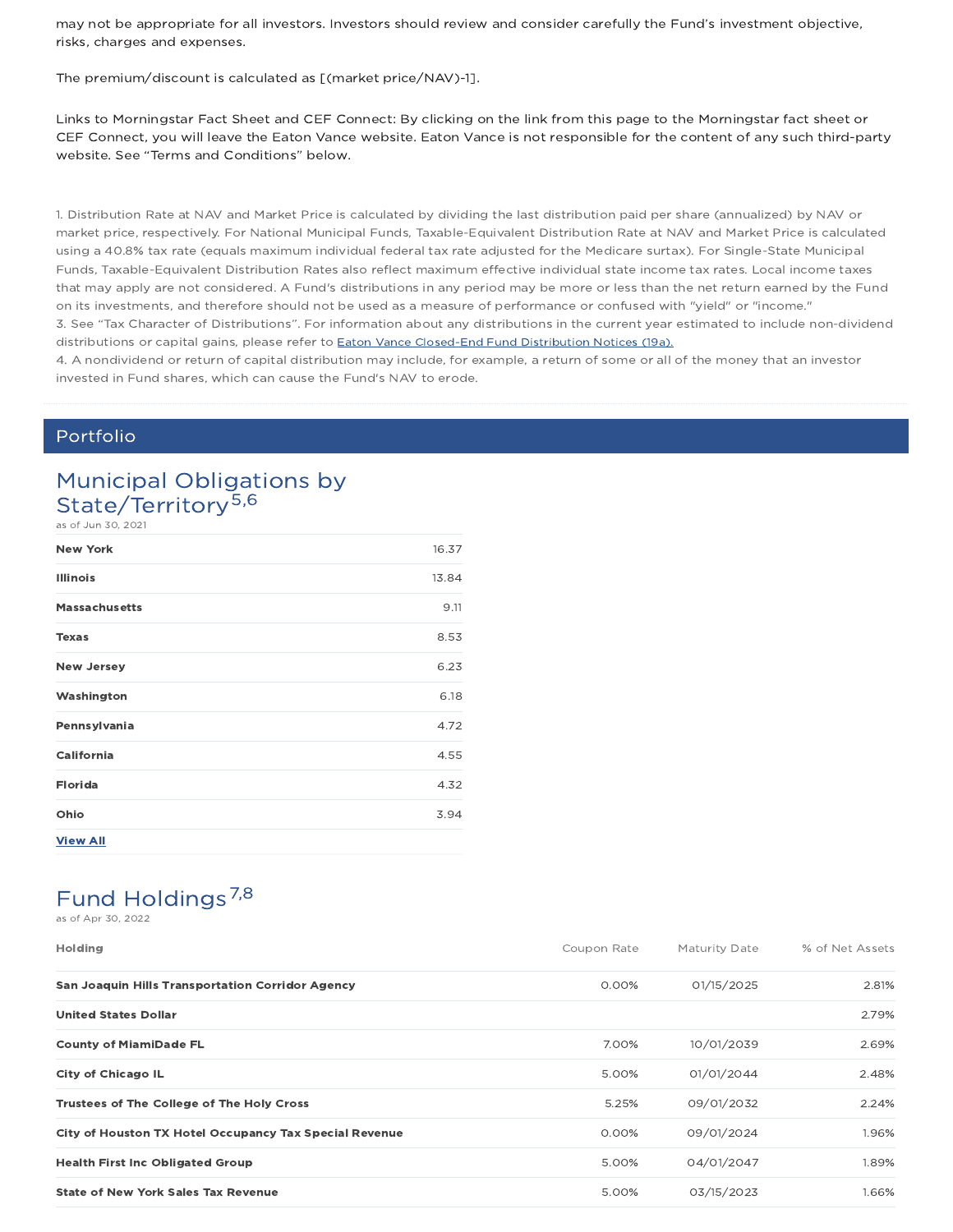| <b>Holding</b>                                     | Coupon Rate | Maturity Date | % of Net Assets |
|----------------------------------------------------|-------------|---------------|-----------------|
| City of Chicago IL Wastewater Transmission Revenue | 0.00%       | 01/01/2023    | 1.58%           |
| Delta Air Lines Inc                                | 5.00%       | 10/01/2035    | 1.57%           |
| <b>View All</b>                                    |             |               |                 |

The information included herein does not reflect securities deemed to be held by the Fund pursuant to financial accounting standard 140 (FAS 140).

The information contained herein is provided for informational purposes only and does not constitute a solicitation of an offer to buy or sell Fund shares. Common shares of the Fund are only available for purchase and sale at current market price on a stock exchange. There is no assurance that the Fund will achieve its investment objective. The Fund is subject to numerous risks, including investment risks. Shares of closed-end funds often trade at a discount from their net asset value. The Fund is not a complete investment program and you may lose money investing in the Fund. An investment in the Fund may not be appropriate for all investors. Investors should review and consider carefully the Fund's investment objective, risks, charges and expenses.

The premium/discount is calculated as [(market price/NAV)-1].

Links to Morningstar Fact Sheet and CEF Connect: By clicking on the link from this page to the Morningstar fact sheet or CEF Connect, you will leave the Eaton Vance website. Eaton Vance is not responsible for the content of any such third-party website. See "Terms and Conditions" below.

5. Percent of municipal obligation holdings. Includes municipal obligations issued by the District of Columbia, if any.

6. In the event a municipal obligation has dual exemption in more than one state/territory, the primary state/territory as classified by a third-party data provider will be shown.

7. The following list reflects unaudited securities holdings (excluding derivatives positions). Holdings information may differ if presented as of trade date. Due to rounding, holdings of less than 0.005% may show as 0.00%. Portfolio information subject to change due to active management.

8. Percent of total net assets.

### Management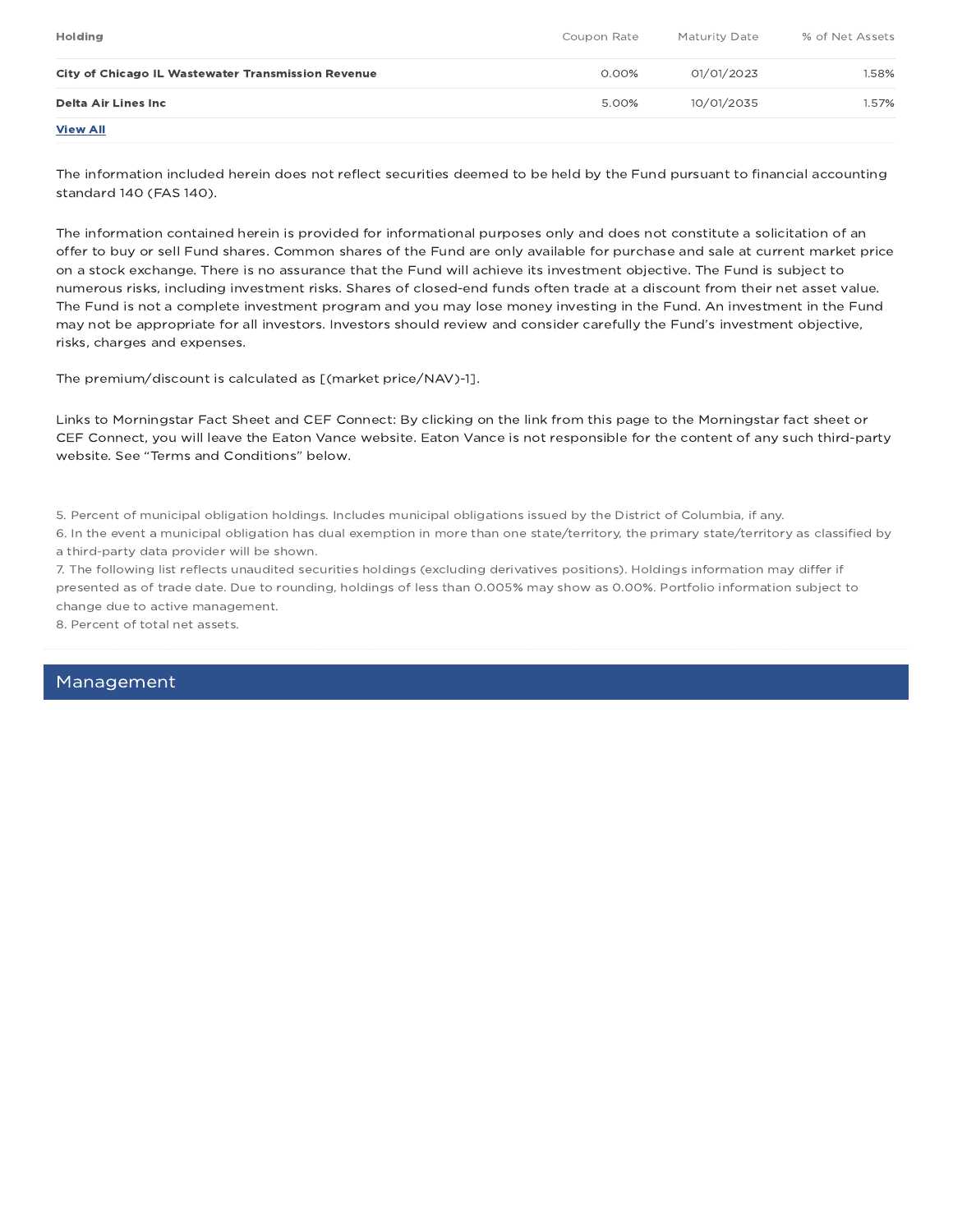

Cynthia J. Clemson Managing Director, Co-Head of Municipals Joined Eaton Vance 1985

### Biography

Cynthia is Co-Head of Municipals and portfolio manager on the municipal bond team. She is responsible for buy and sell decisions, portfolio construction and risk management for the firm's municipal bond strategies.

Cindy began her career in the investment management industry with Eaton Vance in 1985. Morgan Stanley acquired Eaton Vance in March 2021.

Cindy earned a B.A. from Mount Holyoke College and an MBA from Boston University. She is a member of the Boston Municipal Analysts Forum, the CFA Society Boston, the Municipal Bond Buyer Conference and the National Federation of Municipal Analysts.

#### Education

- B.A. Mount Holyoke College
- M.B.A. Graduate School of Management, Boston University

#### Experience

• Managed Fund since 2014

#### Other funds managed

- Municipal Income Trust
- National Municipal Opportunities Trust

#### Julie Callahan, CFA

Managing Director, Portfolio Manager Joined Morgan Stanley in 2020

#### Biography

Julie Callahan is a vice president of Eaton Vance Management and portfolio manager on Eaton Vance's municipal bond team. She is responsible for buy and sell decisions, portfolio construction and risk management for the firm's municipal bond strategies. She joined Eaton Vance in 2021.

Julie began her career in the investment management industry in 1996. Prior to joining Eaton Vance, she was a senior portfolio manager on the municipal team at Morgan Stanley Investment Management. Previously, she worked for PIMCO as a senior member of the municipal bond portfolio management team, served as a portfolio manager for municipal separately managed accounts at Western Asset Management Company and was a director and portfolio manager for municipal money market funds with Citigroup Asset Management. Julie earned a B.S. in accounting from Fairfield University. She is a CFA charterholder.

#### Education

- B.S. in Accounting from Fairfield University
- Holds the Chartered Financial Analyst designation

#### Experience

• Managed Fund since 2021

#### Other funds managed

• Municipal Income 2028 Term Trust

### Literature

### **Literature**

Fact Sheet

Download - Last updated: Mar 31, 2022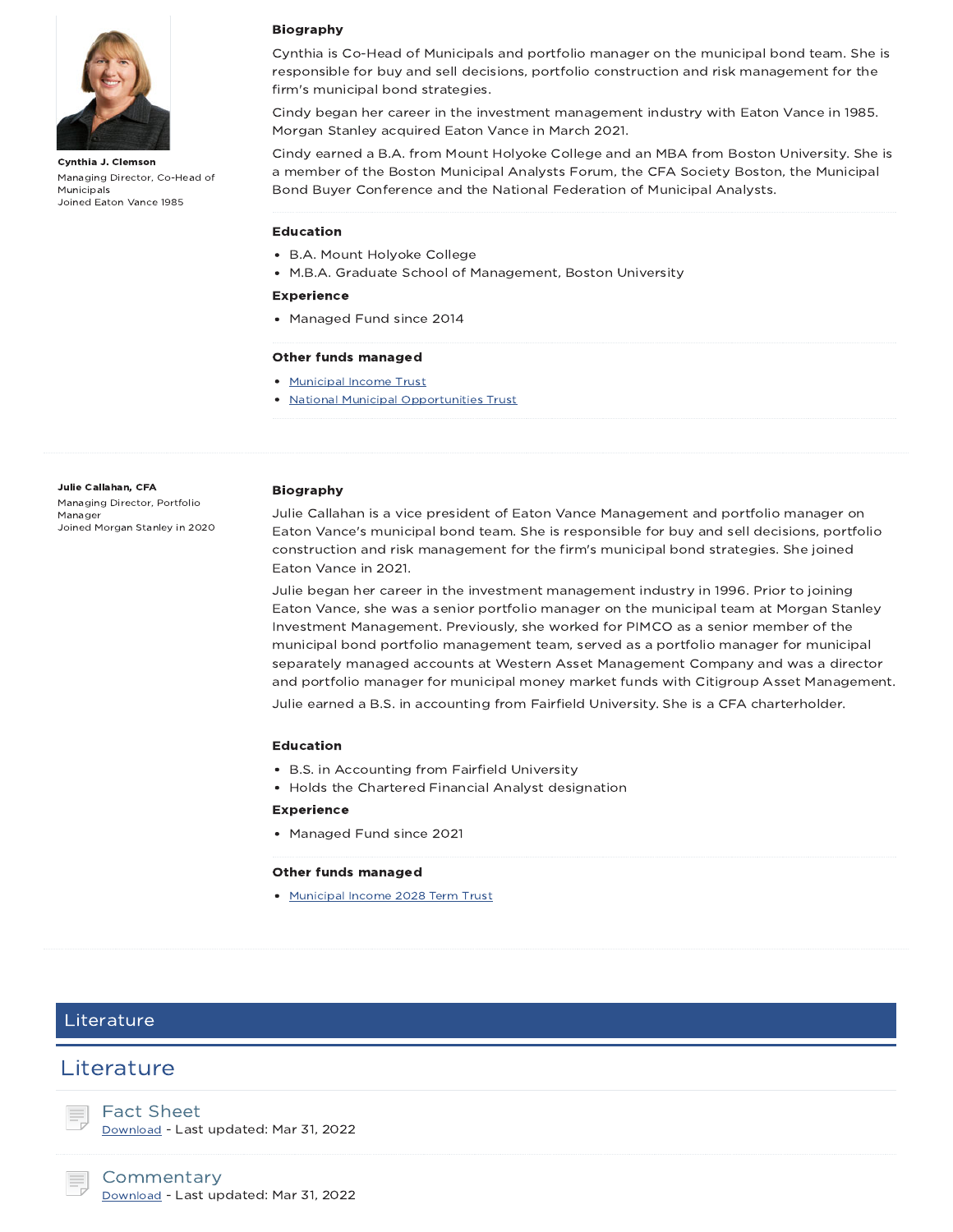| <b>Annual Report</b><br>Download - Last updated: Sep 30, 2021                                                     |
|-------------------------------------------------------------------------------------------------------------------|
| Q1 Holdings<br>Download - Last updated: Dec 31, 2021                                                              |
| Q3 Holdings<br>Download - Last updated: Jun 30, 2021                                                              |
| <b>Holdings - Form N-PORT</b><br>Download                                                                         |
| <b>Auction Preferred Shares Market Update</b><br>Download - Last updated: Dec 1, 2021                             |
| Distribution Dates and Amounts Announced for Eaton Vance Closed-End Funds<br>Download - Last updated: Jun 1, 2022 |
| <b>UNII Report</b><br>Download - Last updated: May 31, 2022                                                       |
| Distribution Dates and Amounts Announced for Eaton Vance Closed-End Funds<br>Download - Last updated: May 2, 2022 |
| Distribution Dates and Amounts Announced for Eaton Vance Closed-End Funds<br>Download - Last updated: Apr 1, 2022 |
| Distribution Dates and Amounts Announced for Eaton Vance Closed-End Funds<br>Download - Last updated: Mar 1, 2022 |
| <b>UNII Report</b><br>Download - Last updated: Feb 28, 2022                                                       |
| Distribution Dates and Amounts Announced for Eaton Vance Closed-End Funds<br>Download - Last updated: Feb 1, 2022 |
| <b>UNII Report</b><br>Download - Last updated: Jan 31, 2022                                                       |
| Distribution Dates and Amounts Announced for Eaton Vance Closed-End Funds<br>Download - Last updated: Jan 3, 2022 |
| <b>UNII Report</b><br>Download - Last updated: Dec 31, 2021                                                       |
| Distribution Dates and Amounts Announced for Eaton Vance Closed-End Funds<br>Download - Last updated: Dec 1, 2021 |
| <b>UNII Report</b><br>Download - Last updated: Nov 30, 2021                                                       |
| Distribution Dates and Amounts Announced for Eaton Vance Closed-End Funds<br>Download - Last updated: Nov 1, 2021 |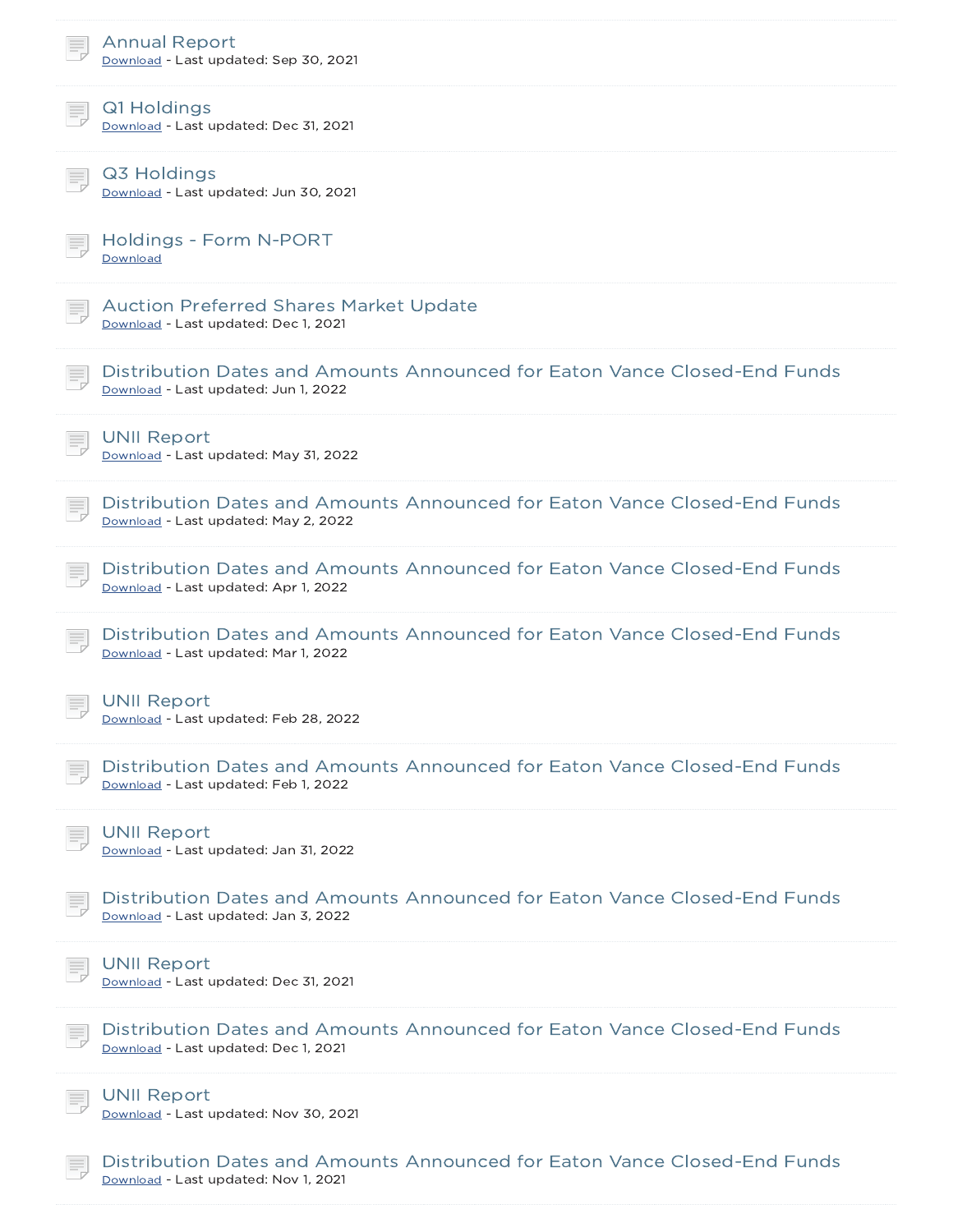| <b>UNII Report</b><br>Download - Last updated: Oct 31, 2021                                                                                                   |
|---------------------------------------------------------------------------------------------------------------------------------------------------------------|
| Distribution Dates and Amounts Announced for Eaton Vance Closed-End Funds<br>Download - Last updated: Oct 1, 2021                                             |
| Eaton Vance Management Announces Changes to Portfolio Management Team of<br><b>Certain Municipal Closed-End Funds</b><br>Download - Last updated: Oct 1, 2021 |
| <b>UNII Report</b><br>Download - Last updated: Sep 30, 2021                                                                                                   |
| Distribution Dates and Amounts Announced for Eaton Vance Closed-End Funds<br>Download - Last updated: Sep 1, 2021                                             |
| <b>UNII Report</b><br>Download - Last updated: Aug 31, 2021                                                                                                   |
| Distribution Dates and Amounts Announced for Eaton Vance Closed-End Funds<br>Download - Last updated: Aug 2, 2021                                             |
| <b>UNII Report</b><br>Download - Last updated: Jul 31, 2021                                                                                                   |
| Distribution Dates and Amounts Announced for Eaton Vance Closed-End Funds<br>Download - Last updated: Jul 1, 2021                                             |
| Certain Eaton Vance Closed-End Funds Announce Telephonic Annual Meeting Of<br>Shareholders On July 15, 2021<br>Download - Last updated: Jun 30, 2021          |
| <b>UNII Report</b><br>Download - Last updated: Jun 30, 2021                                                                                                   |
| Distribution Dates and Amounts Announced for Eaton Vance Closed-End Funds<br>Download - Last updated: Jun 1, 2021                                             |
| <b>UNII Report</b><br>Download - Last updated: May 31, 2021                                                                                                   |
| Distribution Dates and Amounts Announced for Eaton Vance Closed-End Funds<br>Download - Last updated: May 3, 2021                                             |
| <b>UNII Report</b><br>Download - Last updated: Apr 30, 2021                                                                                                   |
| Distribution Dates and Amounts for Eaton Vance Closed-End Funds<br>Download - Last updated: Apr 1, 2021                                                       |
| <b>UNII Report</b><br>Download - Last updated: Mar 31, 2021                                                                                                   |
| Distribution Dates and Amounts Announced for Eaton Vance Closed-End Funds                                                                                     |

Download - Last updated: Mar 1, 2021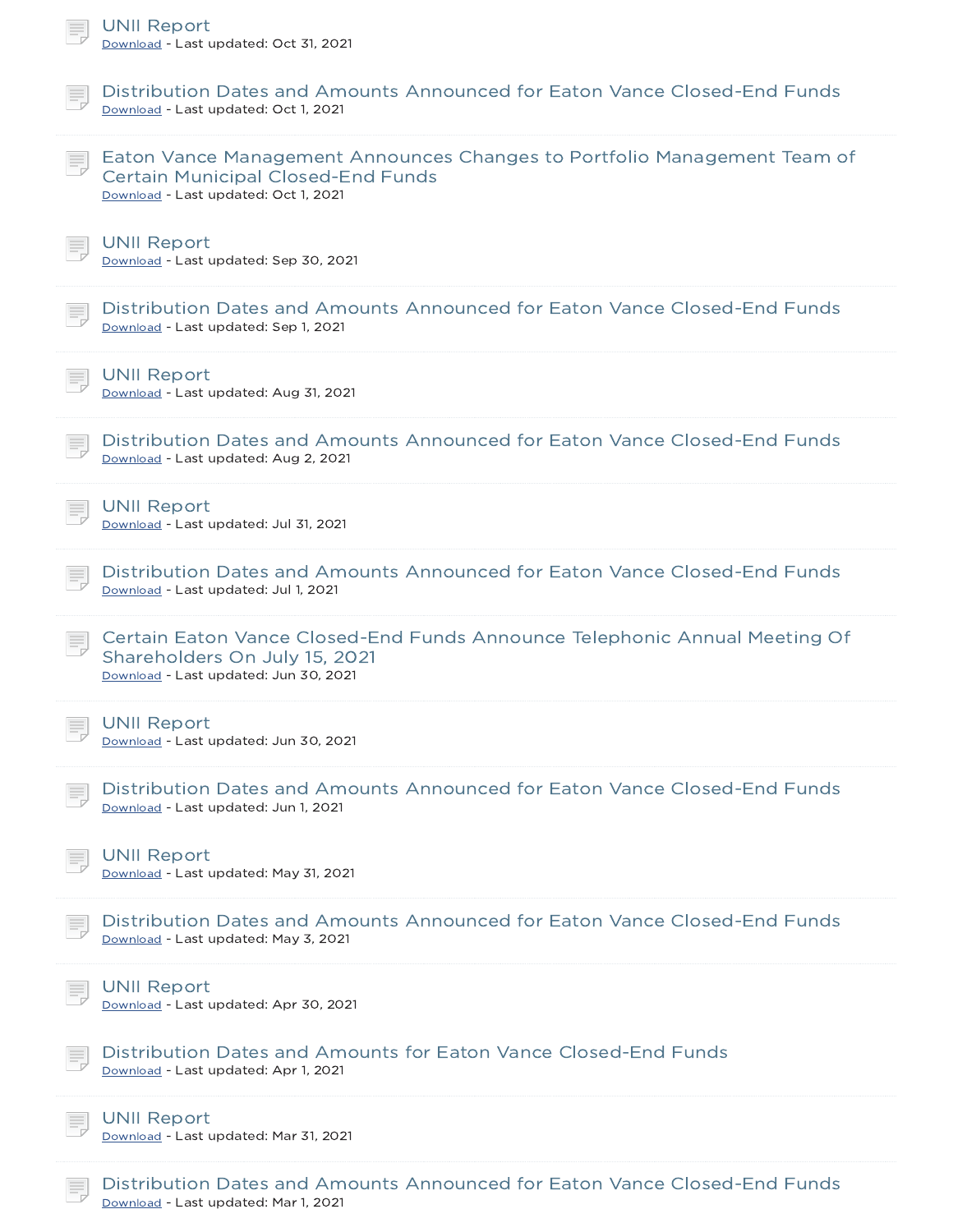| <b>UNII Report</b><br>Download - Last updated: Feb 28, 2021                                                                                                         |
|---------------------------------------------------------------------------------------------------------------------------------------------------------------------|
| Distribution Dates and Amounts Announced for Eaton Vance Closed-End Funds<br>Download - Last updated: Feb 1, 2021                                                   |
| <b>UNII Report</b><br>Download - Last updated: Jan 31, 2021                                                                                                         |
| Corrected Results of Joint Special Shareholder Meeting of Certain Eaton Vance<br><b>Closed-End Funds</b><br>Download - Last updated: Jan 12, 2021                   |
| Results of Joint Special Shareholder Meeting of Certain Eaton Vance Closed-End<br><b>Funds</b><br>Download - Last updated: Jan 8, 2021                              |
| Distribution Dates and Amounts Announced for Eaton Vance Closed-End Funds<br>Download - Last updated: Jan 4, 2021                                                   |
| <b>UNII Report</b><br>Download - Last updated: Dec 31, 2020                                                                                                         |
| Certain Eaton Vance Closed-End Funds Joint Special Meeting of Shareholders on<br>January 7, 2021 Will Be a Virtual Meeting<br>Download - Last updated: Dec 23, 2020 |
| Distribution Dates and Amounts Announced for Eaton Vance Closed-End Funds<br>Download - Last updated: Dec 1, 2020                                                   |
| <b>UNII Report</b><br>Download - Last updated: Nov 30, 2020                                                                                                         |
| Eaton Vance Closed-End Funds Announce Board Approval of New Investment<br>Advisory and Sub-Advisory Agreements<br>Download - Last updated: Nov 10, 2020             |
| Distribution Dates and Amounts Announced for Eaton Vance Closed-End Funds<br>Download - Last updated: Nov 2, 2020                                                   |
| <b>UNII Report</b><br>Download - Last updated: Oct 31, 2020                                                                                                         |
| Eaton Vance Closed-End Funds Announce Record and Meeting Dates For Joint<br><b>Special Meeting of Shareholders</b><br>Download - Last updated: Oct 29, 2020         |
| Distribution Dates and Amounts Announced for Eaton Vance Closed-End Funds<br>Download - Last updated: Oct 1, 2020                                                   |
| <b>UNII Report</b><br>Download - Last updated: Sep 30, 2020                                                                                                         |

**Distribution Dates and Amounts Announced for Eaton Vance Closed-End Funds**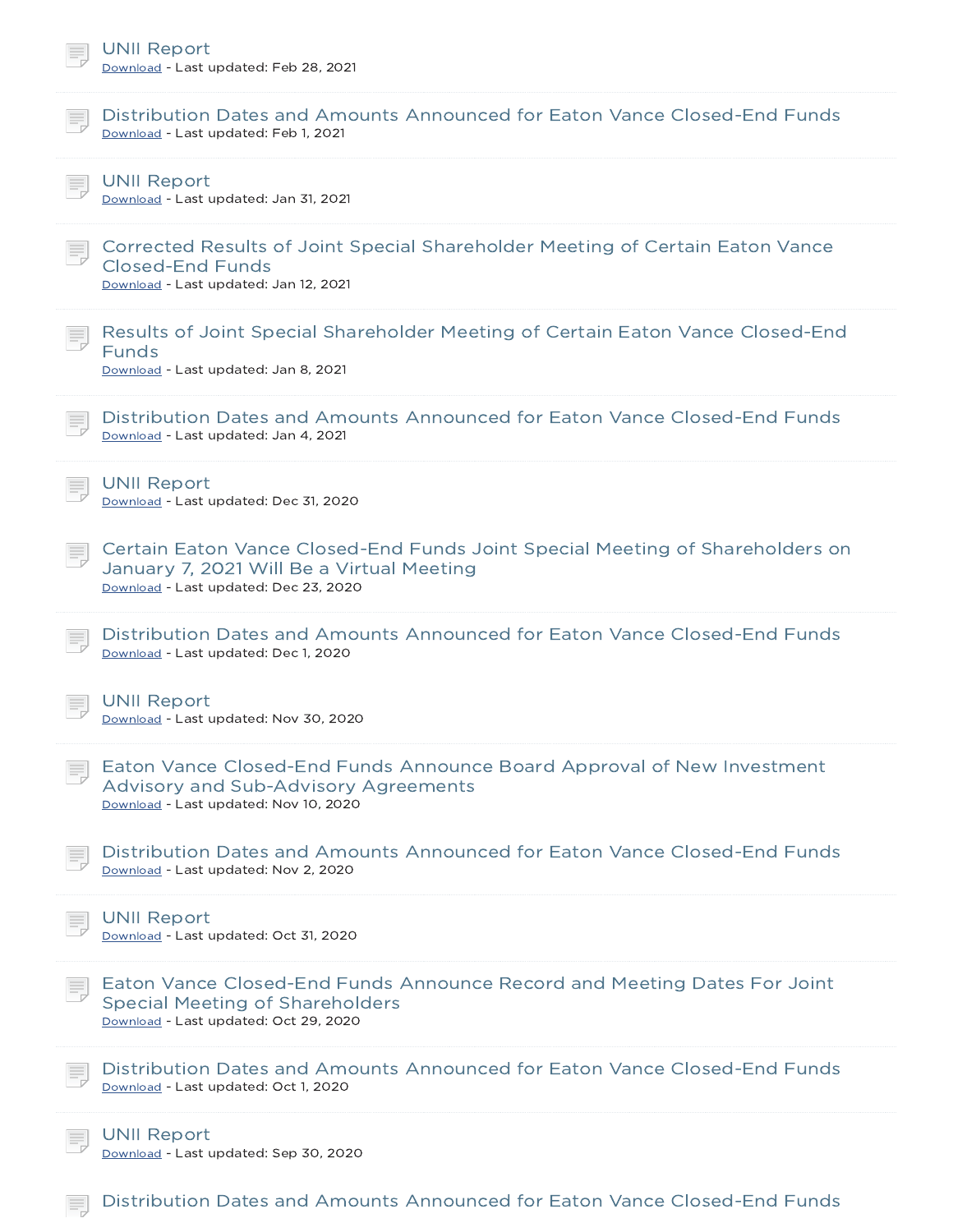| Download - Last updated: Sep 1, 2020                                                                                                                                                                     |
|----------------------------------------------------------------------------------------------------------------------------------------------------------------------------------------------------------|
| <b>UNII Report</b><br>Download - Last updated: Aug 31, 2020                                                                                                                                              |
| Distribution Dates and Amounts Announced for Eaton Vance Closed-End Funds<br>Download - Last updated: Aug 3, 2020                                                                                        |
| <b>UNII Report</b><br>Download - Last updated: Jul 31, 2020                                                                                                                                              |
| Eaton Vance Municipal Bond Fund Announces Final Results Of Tender Offer<br>Download - Last updated: Jul 28, 2020                                                                                         |
| Eaton Vance Municipal Bond Fund Announces Preliminary Results of Tender Offer<br>Download - Last updated: Jul 27, 2020                                                                                   |
| Distribution Dates and Amounts Announce for Eaton Vance Closed-End Funds<br>Download - Last updated: Jul 1, 2020                                                                                         |
| Certain Eaton Vance Closed-End Funds Announce Telephonic Annual Meeting of<br>Shareholders on July 16, 2020<br>Download - Last updated: Jul 1, 2020                                                      |
| <b>UNII Report</b><br>Download - Last updated: Jun 30, 2020                                                                                                                                              |
| Eaton Vance Municipal Bond Fund Commences Tender Offer<br>Download - Last updated: Jun 25, 2020                                                                                                          |
| <b>UNII Report</b><br><u> Download</u> - Last updated: May 31, 2020                                                                                                                                      |
| Eaton Vance Municipal Bond Fund to Conduct Tender Offer<br>Download - Last updated: May 21, 2020                                                                                                         |
| <b>UNII Report</b><br>Download - Last updated: Apr 30, 2020                                                                                                                                              |
| <b>UNII Report</b><br>Download - Last updated: Mar 31, 2020                                                                                                                                              |
| <b>UNII Report</b><br>Download - Last updated: Jan 31, 2020                                                                                                                                              |
| Eaton Vance Municipal Bond Fund Announces Commencement of 120-Day Period In<br><b>Connection With Second Conditional Tender Offer</b><br>Download - Last updated: Jan 21, 2020                           |
| Distribution Dates and Amounts Announced for Eaton Vance Closed-End Funds and<br>Portfolio Managers of Eaton Have High Income 2021 Target Term Trust (NYSE: EHT)<br>Download - Last updated: Jan 2, 2020 |
|                                                                                                                                                                                                          |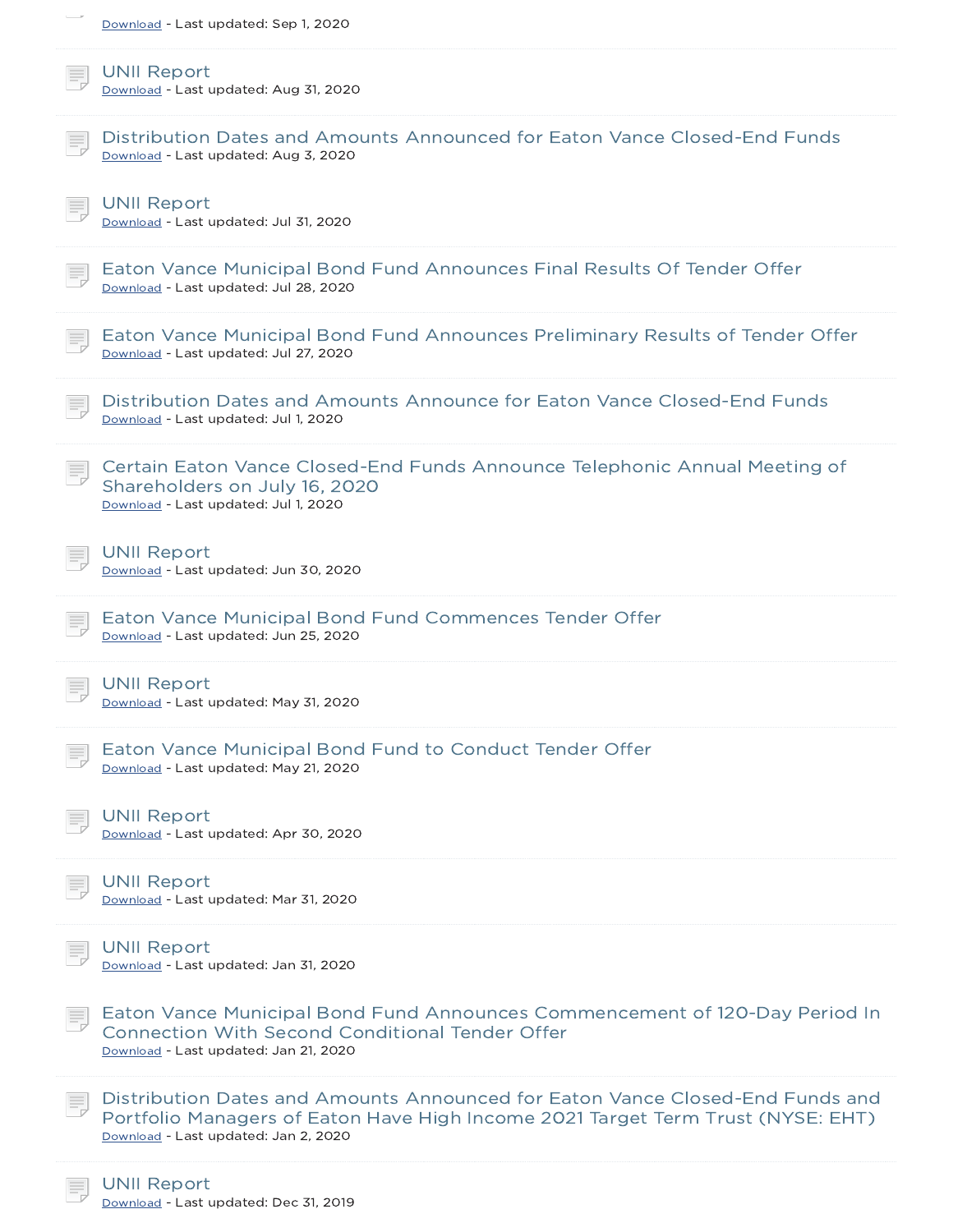| <b>UNII Report</b><br>Download - Last updated: Dec 17, 2019                                                                                                            |  |
|------------------------------------------------------------------------------------------------------------------------------------------------------------------------|--|
| Eaton Vance Municipal Bond Fund Announces Final Results of Tender Offer<br>Download - Last updated: Dec 17, 2019                                                       |  |
| Eaton Vance Municipal Bond Fund Announces Preliminary Results of Tender Offer<br>Download - Last updated: Dec 16, 2019                                                 |  |
| Eaton Vance Municipal Bond Fund Commences Tender Offer<br>Download - Last updated: Nov 14, 2019                                                                        |  |
| <b>UNII Report</b><br>Download - Last updated: Oct 31, 2019                                                                                                            |  |
| Eaton Vance Municipal Bond Fund To Conduct Tender Offer<br>Download - Last updated: Oct 2, 2019                                                                        |  |
| <b>UNII Report</b><br>Download - Last updated: Sep 30, 2019                                                                                                            |  |
| <b>UNII Report</b><br>Download - Last updated: Aug 31, 2019                                                                                                            |  |
| <b>UNII Report</b><br>Download - Last updated: Jul 31, 2019                                                                                                            |  |
| <b>UNII Report</b><br>Download - Last updated: Jun 30, 2019                                                                                                            |  |
| Eaton Vance Municipal Bond Fund Announces Commencement of 120-Day Period in<br><b>Connection With Conditional Tender Offer</b><br>Download - Last updated: Jun 3, 2019 |  |
| <b>UNII Report</b><br>Download - Last updated: May 31, 2019                                                                                                            |  |
| Eaton Vance Municipal Bond Fund Announces Final Results of Tender Offer<br>Download - Last updated: May 20, 2019                                                       |  |
| Eaton Vance Municipal Bond Fund Announces Preliminary Results of Tender Offer<br>Download - Last updated: May 17, 2019                                                 |  |
| <b>UNII Report</b><br>Download - Last updated: Apr 30, 2019                                                                                                            |  |
| Eaton Vance Municipal Closed-End Funds Announce Changes to Investment<br>Objective and Strategies<br>Download - Last updated: Apr 24, 2019                             |  |
| Eaton Vance Municipal Bond Fund Commences Tender Offer<br>Download - Last updated: Apr 18, 2019                                                                        |  |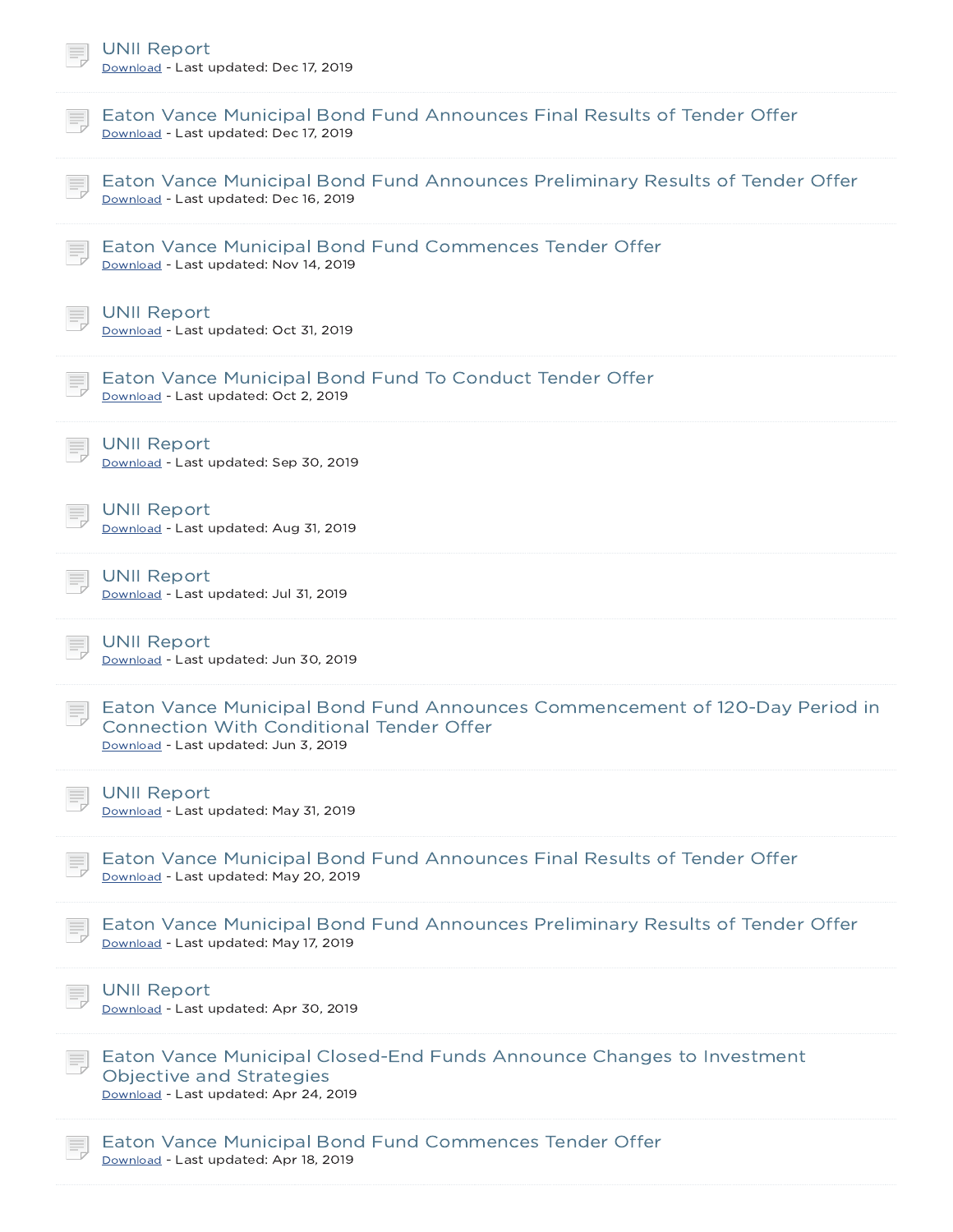| <b>UNII Report</b><br>Download - Last updated: Mar 31, 2019                                                                                                             |
|-------------------------------------------------------------------------------------------------------------------------------------------------------------------------|
| Outstanding Common Shares of Eaton Vance Municipal Bond Fund (EIM)<br>Download - Last updated: Mar 28, 2019                                                             |
| Eaton Vance Municipal Bond Fund Announces Firm and Conditional Tender Offers<br>Download - Last updated: Mar 27, 2019                                                   |
| Eaton Vance Closed-End Fund Merger Complete<br>Download - Last updated: Mar 25, 2019                                                                                    |
| Eaton Vance Announces Final Distribution Relating to the Reorganization of Eaton<br><b>Vance Municipal Bond Fund II</b><br>Download - Last updated: Mar 1, 2019         |
| Eaton Vance Municipal Bond Fund II Announces Results of Special Shareholder<br><b>Meeting Relating to Merger</b><br>Download - Last updated: Mar 1, 2019                |
| <b>UNII Report</b><br>Download - Last updated: Feb 28, 2019                                                                                                             |
| <b>UNII Report</b><br>Download - Last updated: Jan 31, 2019                                                                                                             |
| Eaton Vance Municipal Closed-End Funds Announce Closing of Mergers<br>Download - Last updated: Jan 22, 2019                                                             |
| Eaton Vance Announces Final Distributions Relating to the Reorganizations of Six<br><b>Municipal Closed-End Funds</b><br>Download - Last updated: Jan 2, 2019           |
| <b>UNII Report</b><br>Download - Last updated: Dec 31, 2018                                                                                                             |
| Eaton Vance Municipal Closed-End Funds Announce Results and Adjournment of<br>Special Shareholder Meetings Relating to Mergers<br>Download - Last updated: Dec 21, 2018 |
| Eaton Vance Municipal Closed-End Funds Announce Closing of Mergers<br>Download - Last updated: Dec 17, 2018                                                             |
| Eaton Vance Announces Final Distributions Relating to the Reorganizations of Five<br><b>Municipal Closed-End Funds</b><br>Download - Last updated: Dec 3, 2018          |
| <b>UNII Report</b><br>Download - Last updated: Nov 30, 2018                                                                                                             |
| Eaton Vance Municipal Closed-End Funds Announce Results of Special Shareholder<br><b>Meetings Relating to Mergers</b><br>Download - Last updated: Nov 21, 2018          |
| <b>UNII Report</b>                                                                                                                                                      |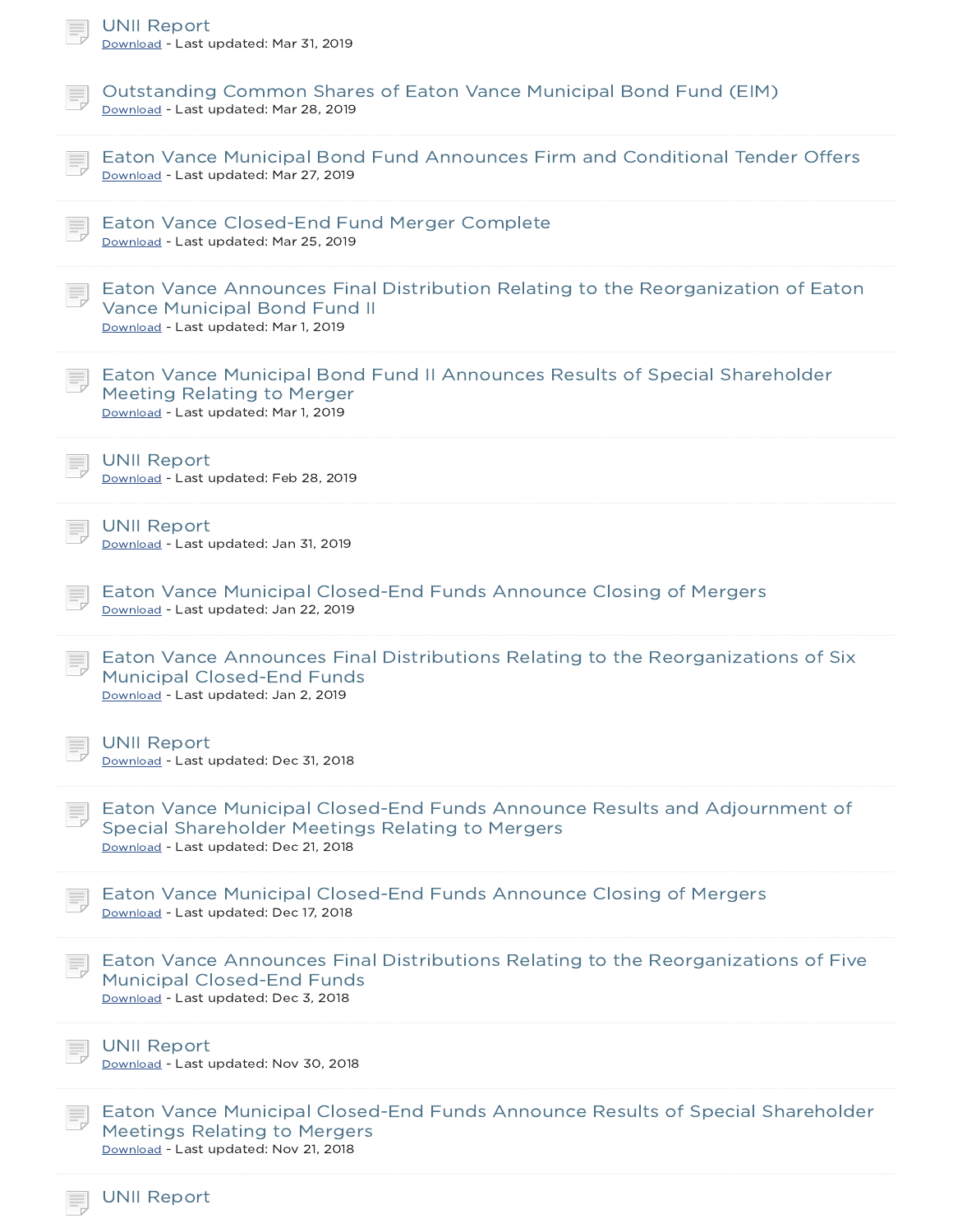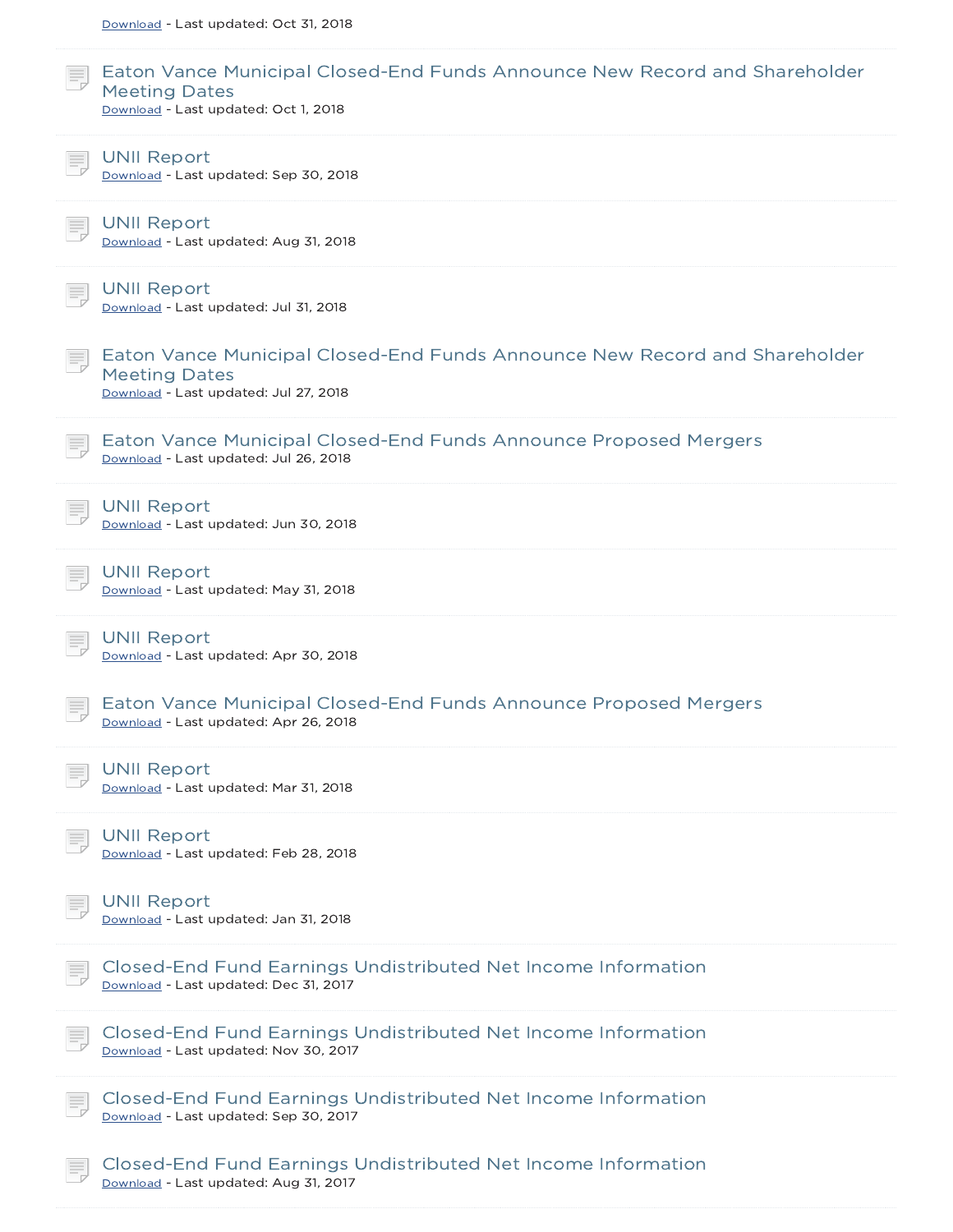| Closed-End Fund Earnings Undistributed Net Income Information<br>Download - Last updated: Jul 31, 2017            |
|-------------------------------------------------------------------------------------------------------------------|
| Closed-End Fund Earnings Undistributed Net Income Information<br>Download - Last updated: Jun 30, 2017            |
| Closed-End Fund Earnings Undistributed Net Income Information<br>Download - Last updated: May 31, 2017            |
| Distribution Dates and Amounts Announced for Eaton Vance Closed-End Funds<br>Download - Last updated: May 1, 2017 |
| Closed-End Fund Earnings Undistributed Net Income Information<br>Download - Last updated: Apr 30, 2017            |
| Distribution Dates and Amounts Announced for Eaton Vance Closed-End Funds<br>Download - Last updated: Apr 3, 2017 |
| Closed-End Fund Earnings Undistributed Net Income Information<br>Download - Last updated: Mar 31, 2017            |
| Closed-End Fund Earnings Undistributed Net Income Information<br>Download - Last updated: Feb 28, 2017            |
| Closed-End Fund Earnings Undistributed Net Income Information<br>Download - Last updated: Jan 31, 2017            |
| Closed-End Fund Earnings Undistributed Net Income Information<br>Download - Last updated: Dec 31, 2016            |
| Closed-End Fund Earnings Undistributed Net Income Information<br>Download - Last updated: Nov 30, 2016            |
| Closed-End Fund Earnings Undistributed Net Income Information<br>Download - Last updated: Oct 31, 2016            |
| Closed-End Fund Earnings Undistributed Net Income Information<br>Download - Last updated: Sep 30, 2016            |
| Closed-End Fund Earnings Undistributed Net Income Information<br>Download - Last updated: Aug 31, 2016            |
| Closed-End Fund Earnings Undistributed Net Income Information<br>Download - Last updated: Jul 31, 2016            |
| Closed-End Fund Earnings Undistributed Net Income Information<br>Download - Last updated: Jun 30, 2016            |
| Closed-End Fund Earnings Undistributed Net Income Information<br>Download - Last updated: May 31, 2016            |
| Closed-End Fund Earnings Undistributed Net Income Information<br>Download - Last updated: Apr 30, 2016            |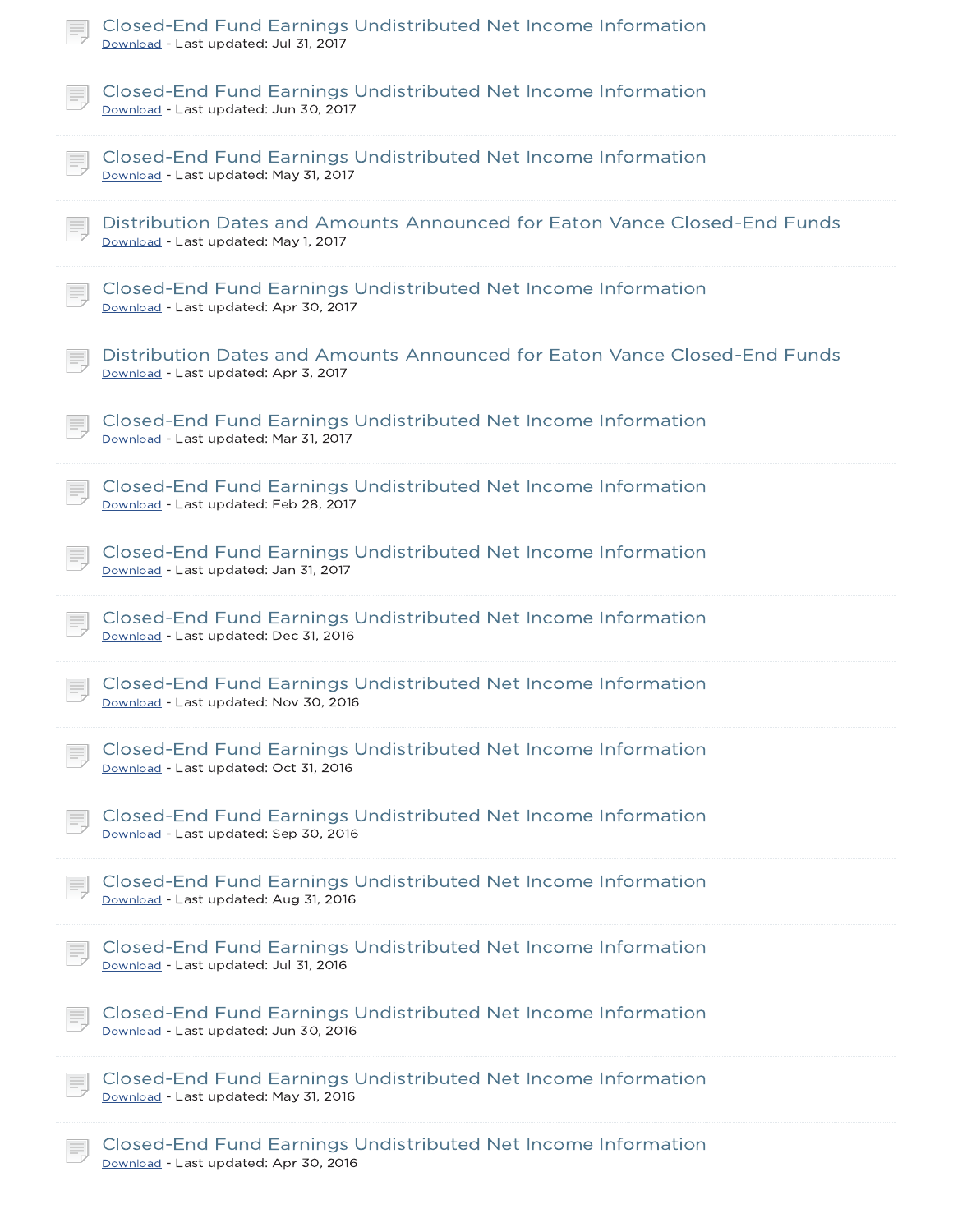| Closed-End Fund Earnings Undistributed Net Income Information<br>Download - Last updated: Mar 31, 2016 |
|--------------------------------------------------------------------------------------------------------|
| Closed-End Fund Earnings Undistributed Net Income Information<br>Download - Last updated: Feb 29, 2016 |
| Closed-End Fund Earnings Undistributed Net Income Information<br>Download - Last updated: Dec 31, 2015 |
| Closed-End Fund Earnings Undistributed Net Income Information<br>Download - Last updated: Oct 31, 2015 |
| Eaton Vance Closed-End Funds Adopt Share Repurchase Programs<br>Download - Last updated: Nov 15, 2013  |
| <b>Proxy Statement</b><br>Download - Last updated: May 24, 2022                                        |
| Section 16 Filings - www.sec.gov<br>Download - Last updated: Jun 30, 2011                              |
| <b>Semi-Annual Report</b><br>Download - Last updated: Mar 31, 2022                                     |

# **H** Eaton Vance





**HEADQUARTERS** Two International Place Boston, MA 02110

Eaton Vance Funds Parametric Funds Calvert Funds

**Investments** 

Separately Managed Accounts

Closed-End Funds and Term Trusts

### **Insights**

Advisory Blog Monthly Market Monitor Market Update Events<sup>2</sup> The Advisor Institute

# Taxes & Tools

Investment Tax Center

Tax Information

Investment Tax Calculator

Laddered Investing Interest Rate Scenario Tool

Concentrated Stock Position

**Calculator** 

Tax-Equivalent Yield Calculator

#### **Resources**

Forms & E-Delivery Mutual Funds & Abandoned Property DST Vision

AdvisorCentral